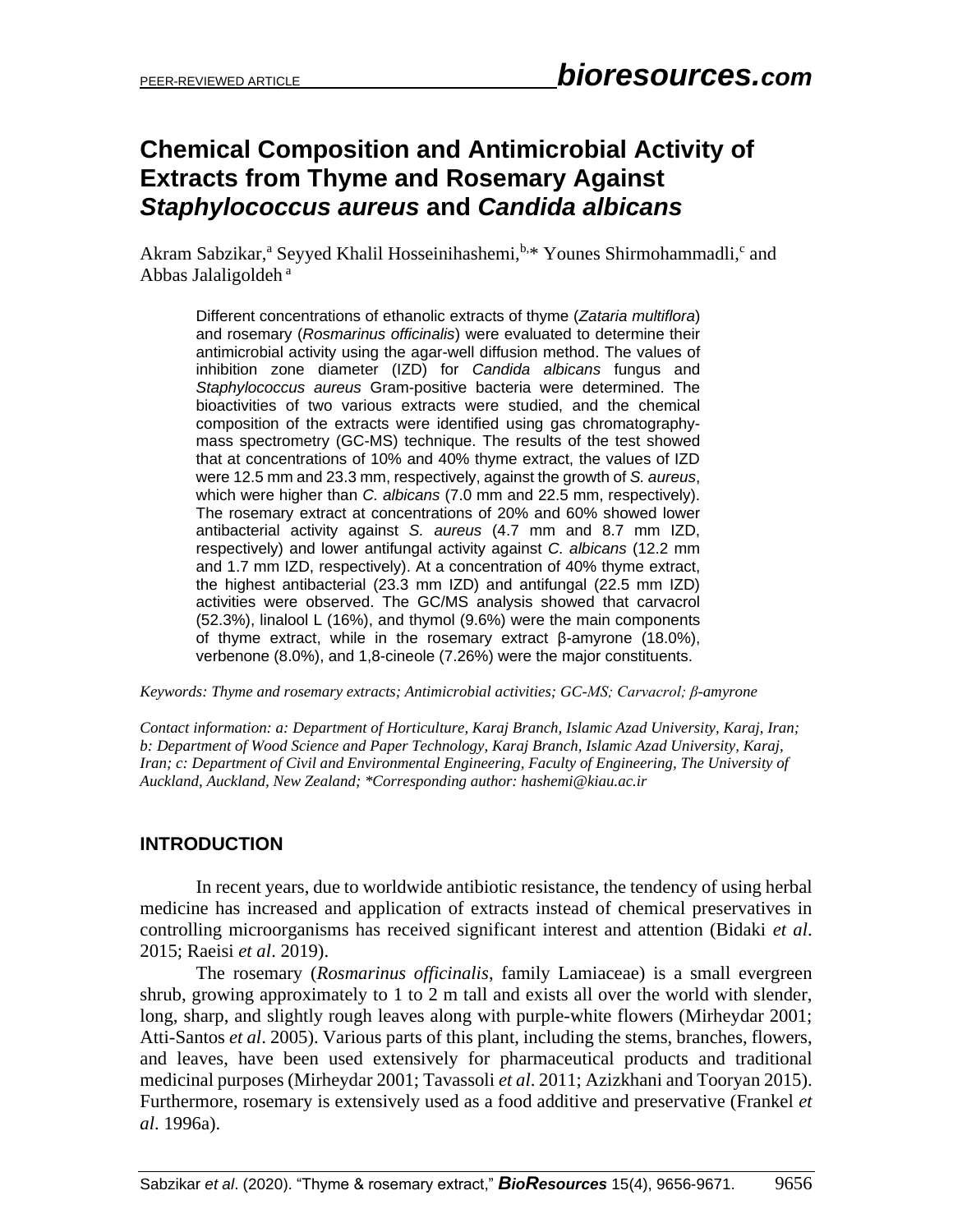*Zataria multiflora* Boiss. (thyme) is a perennial plant of the Lamiaceae family, which is mainly grown in Iran, Pakistan, and Afghanistan (Ali *et al*. 2000). It is a medicinal plant used in traditional folk remedies due to positive effects for human health, such as its carminative, antiseptic, and analgesic properties (Shafiee and Javidnia 1997). Recent studies have revealed that thyme has antibacterial, antifungal, and antioxidant properties (Ramezani *et al*. 2004; Shokri *et al*. 2006; Babaie *et al*. 2007).

The traditional uses of thyme are as an antiseptic, vermifuge, anesthetic, antispasmodic, anthelmintic, antidiarrheal, and analgesic, but its current uses of pharmaceutical forms include treatment of irritable bowel syndrome, stomachache, flatulence, cough, bronchitis, laryngitis, candidiasis, and trichomoniasis (Sajed *et al*. 2013).

For example, the dry parts of the plant are used as flavor additive and preservative in a variety of foodstuffs in Iran (Gandomi *et al*. 2009). It has inhibitory effects against radial fungal growth and aflatoxin production by *Aspergillus flavus* in cheese (Gandomi *et al*. 2009). The extracts and essential oil of thyme prevent the growth of some bacteria associated with gastrointestinal infections from *Staphylococcus aureus* (Fazlara *et al*. 2008), enterohemorrhagic *Escherichia coli* (Goudarzi *et al*. 2006), *Salmonella* Typhi and Paratyphi (Fazeli *et al*. 2007), and *Shigella flexneri* and *Bacillus cereus* (Fazeli *et al*. 2007; Misaghi and Akhondzadeh Basti 2007).

Unfortunately, the resistance of the bacteria to antibiotics has increased in recent decades. Previous studies reported that the dry leaves of thyme of Shiraz are used in food products as a retentive and to add flavour (Gandomi *et al*. 2009), which inhibits the progress of some microorganisms like bacteria and fungi (Shafiee and Javidnia 1997). The thyme of Shiraz is a potential alternative to antibiotics against bacteria. It has antioxidant and antimicrobial essences having monoterpenes combinations (Saei-Dehkordi *et al*. 2010). Previous research reported that thyme has phenolic components such as thymol, carvacrol, linalool, and parasmyn. Thymol is one of the important compounds of the oxidized monoterpene and is antibacterial, antifungal, and avoids mycotoxins production, which is found in the essence of thyme and many other herbs (Tiwari *et al*. 2009). Interest in natural flavours in the food packing industry has increased in the last two decades due to their significant advantages, such as being a sustainable and environmentally friendly raw material, and being non-toxic for humans as compared to the chemical antimicrobial and synthetic substances (Yanishlieva *et al*. 1999). Using natural flavours as antibacterial combinations is a good solution to control pathogenic bacteria, increase the durability of processed foods, and reduce economical losses resulting from food-deteriorating microorganisms (Ali *et al*. 2000). In general, the increase in the phenolic contents positively affects the antibacterial resistance to the nutritional pathogens.

*Candida albicans* belongs to the *Candida* species and is one of common pathogens in patients with organ transplantation, acquired immune deficiency syndrome (AIDS), neoplastic disease, immunocompromised patients, users of immunosuppressive drugs, and broad-spectrum antibiotics (Bineshian *et al*. 2018).

One of the widespread pathogens that can cause a wide spectrum of infections, from superficial skin infections to severe and potentially fatal invasive disease, is *Staphylococcus aureus* (Lowy 1998). The *S. aureus* can rapidly grow in foods and is known as the most common foodborne microorganism (Kadariya *et al*. 2014).

Currently, there have been no reports on the chemical composition and antimicrobial properties comparison of the aerial parts of the thyme (Shirazi thyme) and rosemary extracts. Therefore, the present study aimed to evaluate and compare the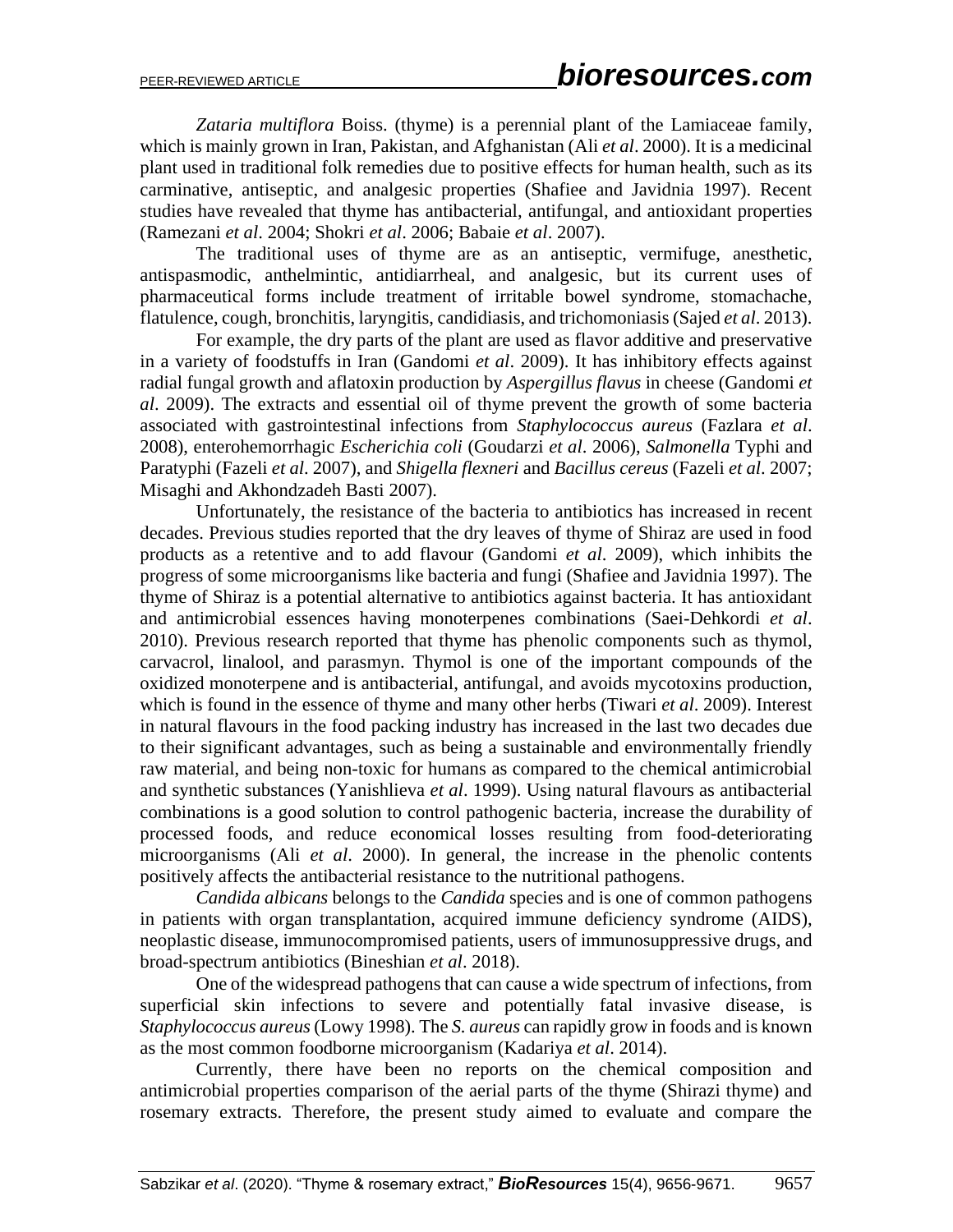chemical composition, antibacterial, and antifungal properties of extracts of *Z. multiflora* and *R. officinalis*.

### **EXPERIMENTAL**

#### **Plant Materials**

The leaves and branches of *Z. multiflora* and *R. officinalis* plants were obtained from the Taleghan province, Qazvin, Iran and Nazarabad province, Karaj, Iran, respectively. Identification of the plants was carried out in the Department of Horticulture, Faculty of Agriculture and Natural Resources at Islamic Azad University, Karaj Branch, Iran.

## **Removal of Extracts**

The plant parts of rosemary and thyme, including leaves and branches, were separately cut into small pieces, and chopped to obtain lignocellulosic flour. The particle size was between 30- and 40-mesh. In the first step, a little cotton was compressed and placed at the bottom of the 250 mL separatory funnel at the beginning of the outlet valve. In the second step, approximately 50 g powder of each tested plant material was poured into a separatory funnel, followed by the addition of 150 mL of ethanol (96%). The mixture macerated in the closed separatory funnel for 48 h. The outlet of the separatory funnel was opened, and the liquid allowed drip slowly as specified in modified method by Rathi *et al*. (2006). The liquid was clarified by filtration and finally concentrated to dryness, in a rotary evaporator at a low temperature (35 to 40  $^{\circ}$ C) to avoid chemical alteration in the bioactive compounds with loss of their properties. The extracts were accumulated and dried over anhydrous sodium sulfate and then stored at 4 ºC (Hashemi *et al*. 2013).

### **Culture Media and Inoculum**

The strains of *S. aureus* and *C. albicans* were sourced from the Iran's fungus and bacteria center and then transferred on tryptic soy broth (TSB). The applied TSB contained 17 g/L tryptone (pancreatic digest of casein), 3 g/L peptone (soybean digest), 2.5 g/L glucose, 5 g/L NaCl, and 2.5 g/L K2HPO4. To regenerate the *S. aureus*, the culture media was placed in an oven at 37 °C for 48 h and to regenerate the *C. albicans*, the culture media was placed in an incubator at 25 °C for 24 h.

According to the culture media datasheet, 65 g powder of Sabouraud dextrose agar (SDA) for the fungus cultivation media and 34 g powder of Müller-Hinton agar (MHA) for bacteria cultivation media was added to 1000 mL of distilled water, separately, and placed on a heater with stirrer until a uniform solution was obtained. Next, the solution was sterilized in an autoclave at 121 °C and 1.2 atm for 20 min. Approximately 25 mL of the prepared culture media was poured into each sterile Petri plates.

### **Antifungal and Antibacterial Activity Assessment**

Agar-well diffusion is one of several bioassessment methods that is well known and commonly used (Balouiri *et al*. 2016). Therefore, agar-well diffusion method was applied to determine the zone diameter of inhibition. The MHA  $(34 \text{ g/L})$  for the cultivation of *S. aureus* Gram-positive bacteria and SDA (65 g/L) for the cultivation of *C. albicans* fungus were used. Approximately 25 mL of molten media cooled to 45  $\degree$ C was added to pre-sterilized Petri plates. After that, 48-h-old cultures of *S. aureus*, 24-h-old cultures of *C.*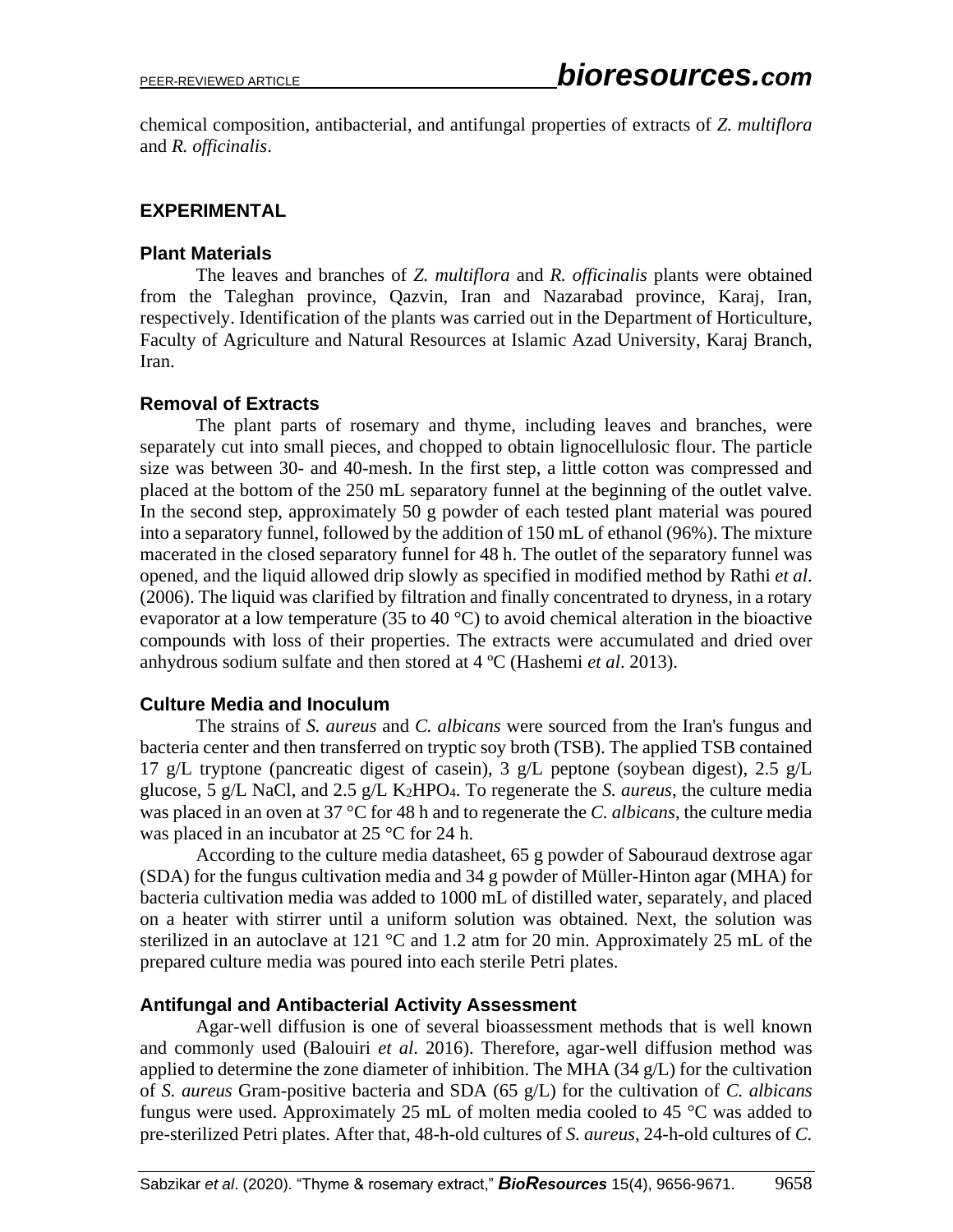*albicans* were spread using a sterile cotton swab and loop, and each microbe was evenly spread over the entire surface of the agar dish to obtain a uniform dish surface growth. Next, the Petri plate (s) contents were cooled and dried. Three wells with 6-mm diameter and 5-mm depth were punched into the agar using a sterile glass Pasteur pipette for placing the extracted samples and dimethyl sulfoxide (DMSO) as the control sample. The extract solution was passed by syringe from a 0.45-μm Microsolve filter and poured into a glass vial.

Approximately 0.05 mL (one drop) of the diluted extracts of each plant was dispensed into respective wells by syringe at various concentrations (20%, 30%, 40%, 50%, and 60% for rosemary and 10%, 20%, 30%, and 40% for thyme extracts on two wells and three Petri plates as replicates). The Petri plates were then left at room temperature for 30 min and then incubated at 30 ºC for 7 days. After incubation, the diameter of inhibition zones was measured using a ruler and the results were reported in millimeters (mm). All the tests were run in triplicate, and the average result was calculated (Sadeghi-Nejad *et al*. 2010; Bachheti *et al*. 2011).

### **Analysis of Extracts**

The gas chromatography-mass spectrometry (GC/MS) analysis of the *Z. multiflora* and *R. officinalis* extracts was performed. Next, 1 μL of each extract was dissolved with 100 μL of ethanol, separately and run on a GC Agilent 7890A and MS Agilent 5975C mass spectrometer detector (Agilent Technologies, Palo Alto, CA, USA) equipped with a HP-5MS cross-linked capillary column (30 m long and 0.25 mm internal diameter, 0.25 μm film thickness). Helium was used as the carrier gas with a flow rate of 1 mL/min.

The GC/MS operation conditions were: injector temperature 260 °C; transfer line 270 °C; oven temperature program 60 °C for 4 min, 3 °C/min to 100 °C for 2 min, then 4 °C/min to 250 °C for 5 min; carrier gas was He at 1 mL/min. The intrinsic energy that hits the sample in the MS system was 70 eV. The split ratio of the sample was 50:1 with a split flow of 1 mL/min. Individual components were identified using mass spectra with data from literature, two mass spectrometric libraries (Wiley 275 L, 1998 and NIST-05), mass database matching, and by comparing the retention times and mass spectra of constituents with published data (Joulain and König 1988; Adams 1995, 2001). Retention indices (*R*I) were determined with reference to a homologous series of normal alkanes  $(C_{10}$  to  $C_{32})$  using Eq. (1) (Kováts 1958),

$$
R_{\rm I} = 100 [(n + (N-n) \times \log t_{\rm IR} (x) - \log t_{\rm IR} (C_{\rm n}) / \log t_{\rm IR} (C_{\rm N}) - \log t_{\rm IR} (C_{\rm n})]
$$
 (1)

where  $R_1$  is the retention index of the compound of interest,  $t_{IR}$  (min) is the net retention time  $(t_R-t_0)$ ,  $t_0$  (min) is the retention time of the solvent (dead time),  $t_R$  (min) is the retention time of the compound of interest,  $C_n$  and  $C_N$  are the number of carbons in the n-alkanes eluting immediately before and after the compound of interest, respectively, and *N* and *n* are the numbers of carbon atoms in the n-alkanes eluting immediately before and after the compound of interest, respectively.

### **Statistical Analysis**

The results are given in mean values with their standard deviations. Statistical analysis was carried out using the SPSS program, version 22 (International Business Machines (IBM) Corp., Armonk, NY, USA). One-way analysis of variance (ANOVA) was conducted to determine the significance of differences between analytical results at  $p <$ 0.05 significance level.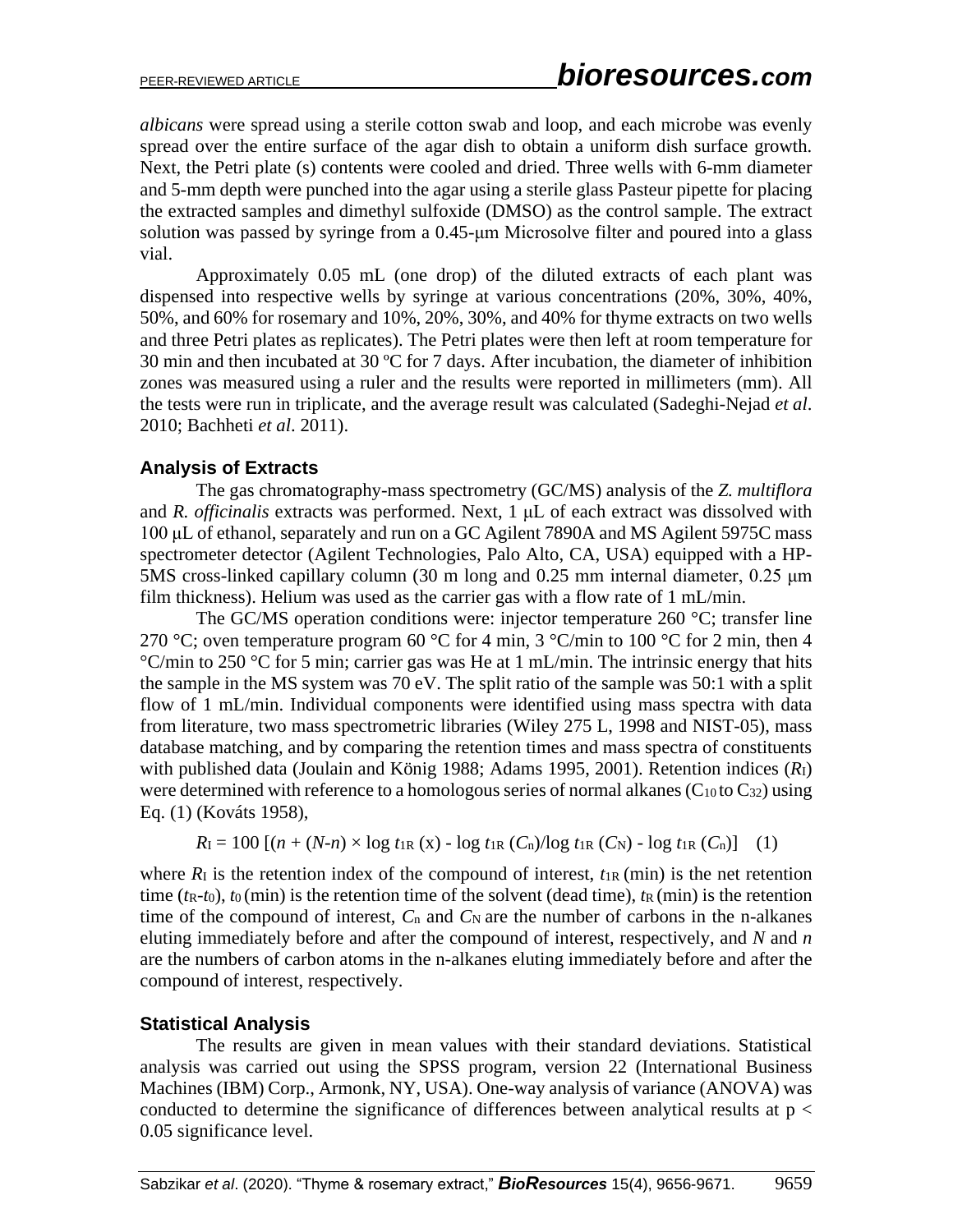## **RESULTS AND DISCUSSION**

## **Antibacterial Activity**

*Inhibition zone diameter (IZD) determination*

Statistically, there were significant differences among the microbes (*S. aureus* and *C. albicans*), extracts (thyme and rosemary), and their concentrations (Tables 1, 2, and 3). The effect of *Z. multiflora* ethanolic extract against *S. aureus* and *C. albicans* is provided in Fig. 1. The *Z. multiflora* ethanolic extract showed higher inhibition effect against *S. aureus* than *C. albicans*.



**Fig. 1.** Mean values ± standard deviation of the IZD of the effect of *Z. multiflora* ethanolic extract against *S. aureus* and *C. albicans* at different concentration levels. Different letters in each column indicate a statistical difference (p< 0.05) among the treatment groups.

There was a significant difference between *Z. multiflora* ethanolic extract against *S. aureus* and *C. albicans* at concentrations of 10% and 30% and at p<0.05 significance level (Fig. 1 and Table 1).

| <b>Source</b>  | <b>Sum of Squares</b> | df | <b>Mean Square</b> |                          | Sig.  |
|----------------|-----------------------|----|--------------------|--------------------------|-------|
| Between groups | 720                   |    | .103               | 17.131                   | 0.000 |
| Within groups  | .030                  | 16 | 0.064              | $\overline{\phantom{a}}$ |       |
| ™otal          | 8.750                 | 23 | -                  | $\overline{\phantom{a}}$ |       |

**Table 1.** Statistical Analysis of the Effect of Thyme Ethanolic Extract and Its Concentrations (Four Concentrations) on the IZD of *S. aureus* and *C. albicans*

In general, with the increasing of extract concentration from 10 to 40%, the inhibition effect of extract against two microbial pathogens increased. The highest IZD values obtained from the thyme extract were 23.3 mm and 22.5 mm for *S. aureus* and *C. albicans*, respectively. The lowest IZD values obtained from the thyme extract were 12.5 mm and 7 mm for *S. aureus* and *C. albicans*, respectively (Fig. 1).

Comparing the effect of rosemary extract on bacteria at the statistical level of 5%, the change in the IZD up to 50% concentration range was not significant but at a concentration of 60% was significant, which was determined as the optimum concentration (Table 2 and Fig. 2).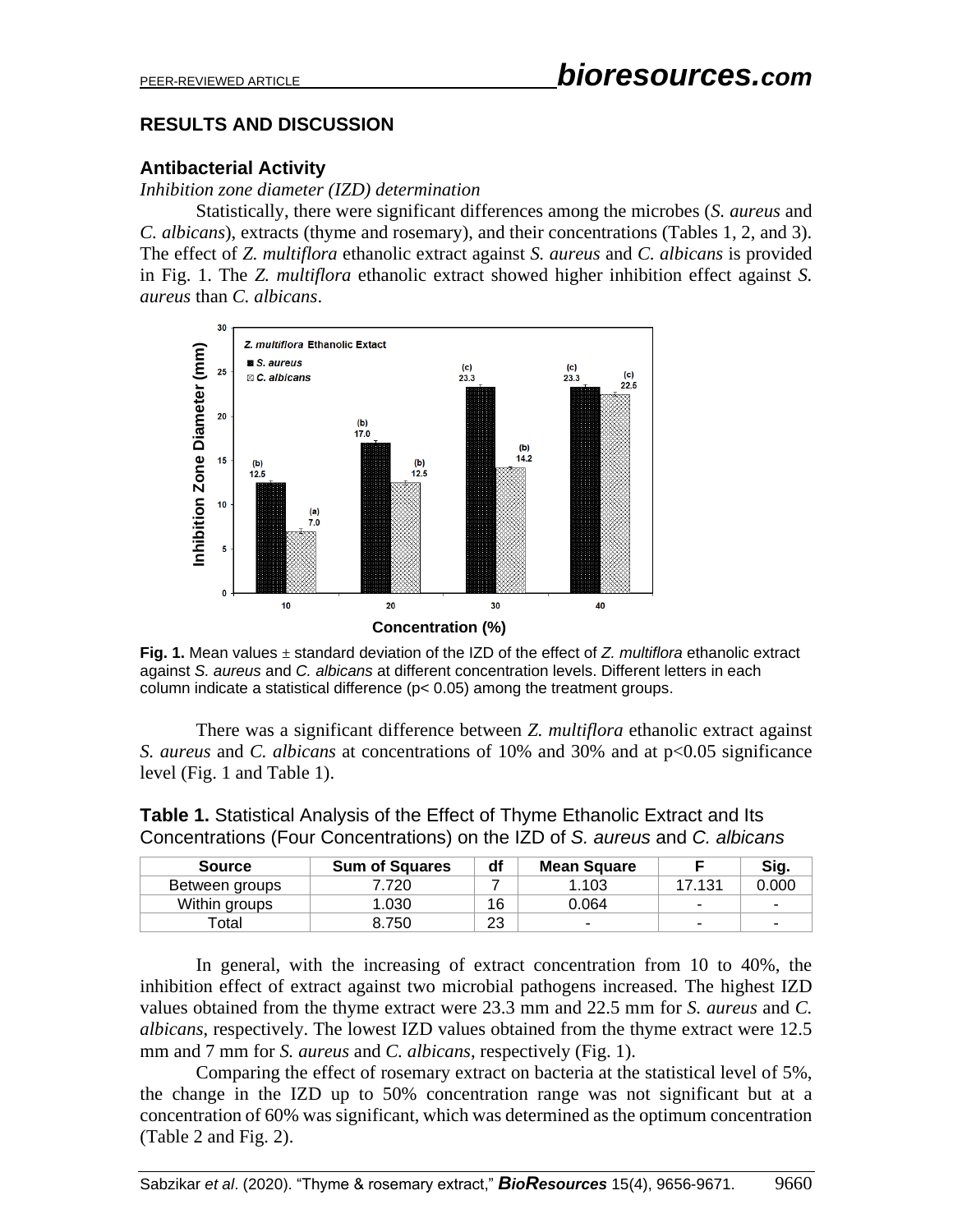**Table 2.** Statistical Analysis of the Effect of Rosemary Ethanolic Extract and Its Concentrations (Five Concentrations) on the IZD of *S. aureus* and *C. albicans*

| <b>Source</b>  | <b>Sum of Squares</b> | df | <b>Mean Square</b> |      | Sig.                     |
|----------------|-----------------------|----|--------------------|------|--------------------------|
| Between groups | 2.867                 |    | 0.319              | .949 | 000                      |
| Within groups  | 0.355                 |    | 0.018              |      | $\overline{\phantom{a}}$ |
| ັotal ⊺        | ררר כ                 | 29 | -                  | -    | -                        |



**Fig. 2.** Mean values ± standard deviation of the IZD of the effect of *R. officinalis* ethanolic extract against *S. aureus* and *C. albicans* at different concentration levels. Different letters in each column indicate a statistical difference  $(p < 0.05)$  among the treatment groups.

With the increasing of rosemary extract concentration levels from 20 to 60%, the inhibition effect showed a significant reduction against *C. albicans* (Swari *et al*. 2020), while with the increasing of rosemary extract concentration levels from 20 to 60%, the inhibition effect showed an increasing trend against *S. aureus* (Fig. 2). The highest IZD values obtained from the rosemary extract were 12.2 mm and 8.7 mm for *S. aureus* and *C. albicans*, respectively. The lowest IZD values obtained from the rosemary extract were 1.7 mm and 4.7 mm for *S. aureus* and *C. albicans*, respectively (Fig. 2). According to the studies, the authors found that the type and content of some compounds can affect the antifungal and antibacterial activities of extracts at different concentrations (Matsuzaki *et al*. 2013; Abdulaziz *et al*. 2015). Based on the comparison of the IZD mean values, a significant difference was observed between the effects of rosemary and thyme extracts on the bacteria. The antibacterial effect of thyme extract was optimized more than the rosemary extract. Statistically, there was a significant difference between the extracts and their concentrations on the value of growth inhibition of microbes, bacteria, and fungus (Table 3 and Fig. 3).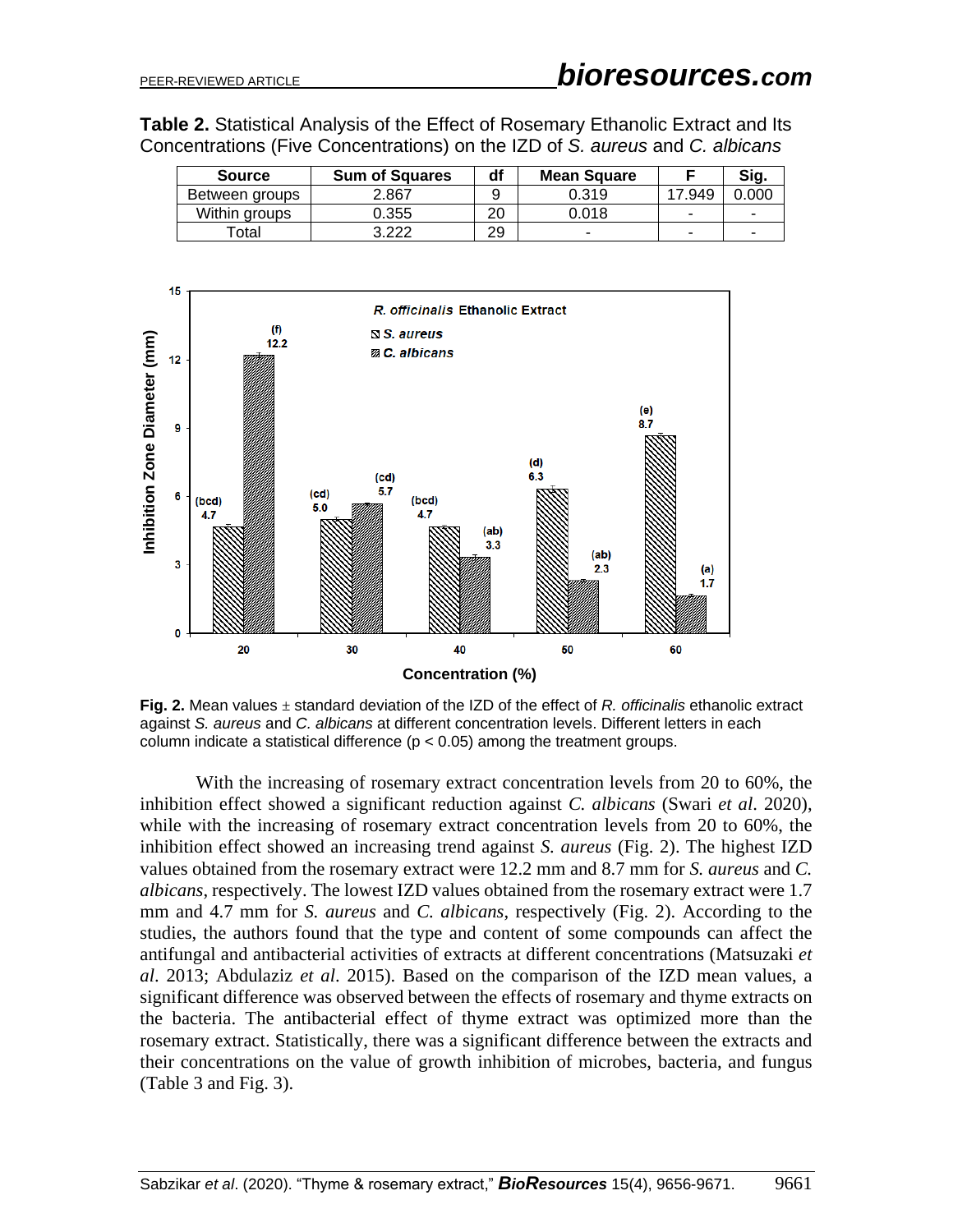**Table 3.** Univariate Test Results of the Effect of Thyme and Rosemary Ethanolic Extracts and Their Concentrations (Three Concentrations, 20%, 30%, and 40%) on the IZD of *S. aureus* and *C. albicans*

| <b>Source</b>                                | <b>Type III</b><br><b>Sum of Squares</b> | Df | <b>Mean</b><br><b>Square</b> | F        | Sig.  |
|----------------------------------------------|------------------------------------------|----|------------------------------|----------|-------|
| Corrected model                              | 20.024                                   | 11 | 1.820                        | 42.280   | 0.000 |
| Intercept                                    | 55.502                                   |    | 55.502                       | 1289.090 | 0.000 |
| <b>Microbes</b>                              | 0.122                                    | 1  | 0.122                        | 2.845    | 0.105 |
| <b>Extracts</b>                              | 14.694                                   | 1  | 14.694                       | 341.290  | 0.000 |
| Concentrations (Conc.)                       | 0.200                                    | 2  | 0.100                        | 2.327    | 0.119 |
| Microbes $\times$ Extracts $\times$<br>Conc. | 1.210                                    | 1  | 1.210                        | 28.103   | 0.000 |
| Microbes x Conc.                             | 0.555                                    | 2  | 0.278                        | 6.450    | 0.006 |
| Extracts x Conc.                             | 2.521                                    | 2  | 1.260                        | 29.276   | 0.000 |
| Microbes $\times$ Extracts $\times$<br>Conc. | 0.720                                    | 2  | 0.360                        | 8.366    | 0.002 |
| Error                                        | 1.033                                    | 24 | 0.043                        |          |       |
| Total                                        | 76.560                                   | 36 |                              |          |       |
| <b>Corrected Total</b>                       | 21.058                                   | 35 |                              |          |       |





Figure 3 illustrates that at similar concentrations the highest inhibition effect on the growth of bacteria, *S. aureus* showed at 30% and 40% concentration levels by *Z. multiflora* extract, while the highest inhibition effect on the growth of fungus, *C. albicans* showed at a concentration of 40%. The antibacterial activity was classified according to Mutai *et al*. (2009): very strong response, zone diameter  $\geq 30$  mm; strong response, zone diameter 21 to 29 mm; moderate response, zone diameter 16 to 20 mm; weak response, zone diameter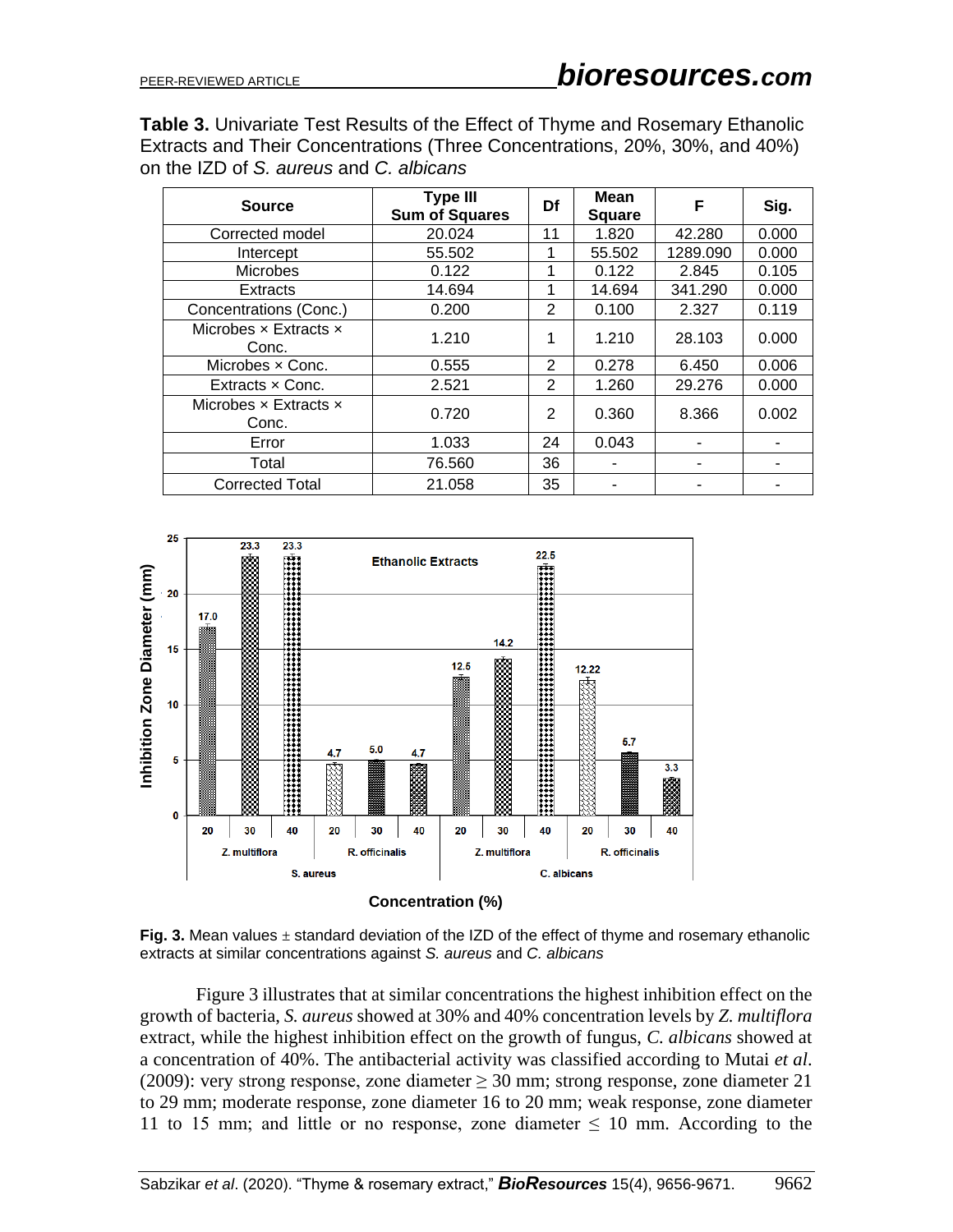classification of IZD, the thyme extract is placed in two classes of moderate (zone diameter 16 to 20 mm) to strong (zone diameter 21 to 29 mm), but the rosemary extract is placed in two classes of little or no response (zone diameter  $\leq 10$  mm) to weak (zone diameter 11 to 15 mm) (Mutai *et al*. 2009).

## **Extracts Analysis**

*Chemical composition of thyme extract*

To further investigate the chemical constituents in these plants, in this study, a total of 24 and 32 compounds were separated, and they were identified in the thyme and rosemary extracts, respectively (Tables 4 and 5). The main constituents of the extracts of the tested two plants identified by GC/MS are presented in Tables 4 and 5 according to their percentage composition.

| No.            | Compound                                     | $RT^*$ | <b>Relative Area</b> | <b>KI**</b> |
|----------------|----------------------------------------------|--------|----------------------|-------------|
|                |                                              | (min)  | Percent (%)          |             |
| 1              | Benzene, 1-methyl-4-(1-methylethyl)-         | 6.995  | 1.09                 | 1030        |
| $\overline{2}$ | 1,8-Cineole                                  | 7.120  | 0.52                 | 1037        |
| $\overline{3}$ | .gamma-Terpinene                             | 7.711  | 0.54                 | 1065        |
| 4              | Linalool oxide cis                           | 7.996  | 0.52                 | 1078        |
| 5              | Linalool oxide (2)                           | 8.328  | 0.55                 | 1092        |
| 6              | Linalool L                                   | 8.603  | 15.96                | 1104        |
| $\overline{7}$ | 3,7-Octadiene-2,6-diol, 2,6-dimethyl-        | 10.554 | 1.96                 | 1198        |
| 8              | Carvacrol methyl ether                       | 11.561 | 0.53                 | 1250        |
| 9              | Linalyl acetate                              | 11.753 | 1.16                 | 1260        |
| 10             | Thymol                                       | 12.614 | 9.59                 | 1301        |
| 11             | Carvacrol                                    | 12.863 | 52.32                | 1315        |
| 12             | 1-Methylpyrroline                            | 13.252 | 3.53                 | 1336        |
| 13             | Carvacryl acetate                            | 14.067 | 0.56                 | 1379        |
| 14             | Trans-caryophyllene                          | 15.011 | 3.43                 | 1430        |
| 15             | Aromadendrene                                | 15.364 | 0.40                 | 1450        |
| 16             | (+) Spathulenol                              | 17.808 | 0.63                 | 1590        |
| 17             | Caryophyllene oxide                          | 17.896 | 1.32                 | 1595        |
| 18             | 1H-Cyclooctapyrazole, 4,5,6,7,8,9-hexahydro- | 23.121 | 0.61                 | 1939        |
| 19             | 2-Pentadecanone                              | 24.066 | 0.98                 | 2007        |
| 20             | Phytol                                       | 25.539 | 0.34                 | 2117        |
| 21             | Di-(2-ethylhexyl)phthalate                   | 30.707 | 0.63                 | 2554        |
| 22             | Squalene                                     | 33.613 | 0.63                 | 2833        |
| 23             | Vitamin e                                    | 37.696 | 0.62                 | 3145        |
| 24             | .gamma-Sitosterol                            | 41.390 | 1.24                 | <b>NC</b>   |

**Table 4.** Characterized Chemical Composition of Ethanolic Extract of *Z. multiflora*

\* Retention time; \*\* Kováts index of sample; NC means not calculated due to the lack of normal alkane atoms

Ethanolic extract of thyme was the most active against the growth by *S. aureus* and *C. albicans*, and it possessed good antibacterial and antifungal activity. The chemical components identified in the ethanolic extract from leaves and branches of *Z. multiflora*  are presented in Table 4. The main constituents were carvacrol (52.32%), linalool L (15.96%), thymol (9.59%), 1-methylpyrroline (3.53%), and *trans*-caryophyllene (3.43%). Thymol was the main constituent of the fresh plant (73.21%), while carvacrol was the primary constituent in the dried plant (62.87%) (Saleem *et al*. 2004). Carvacrol and thymol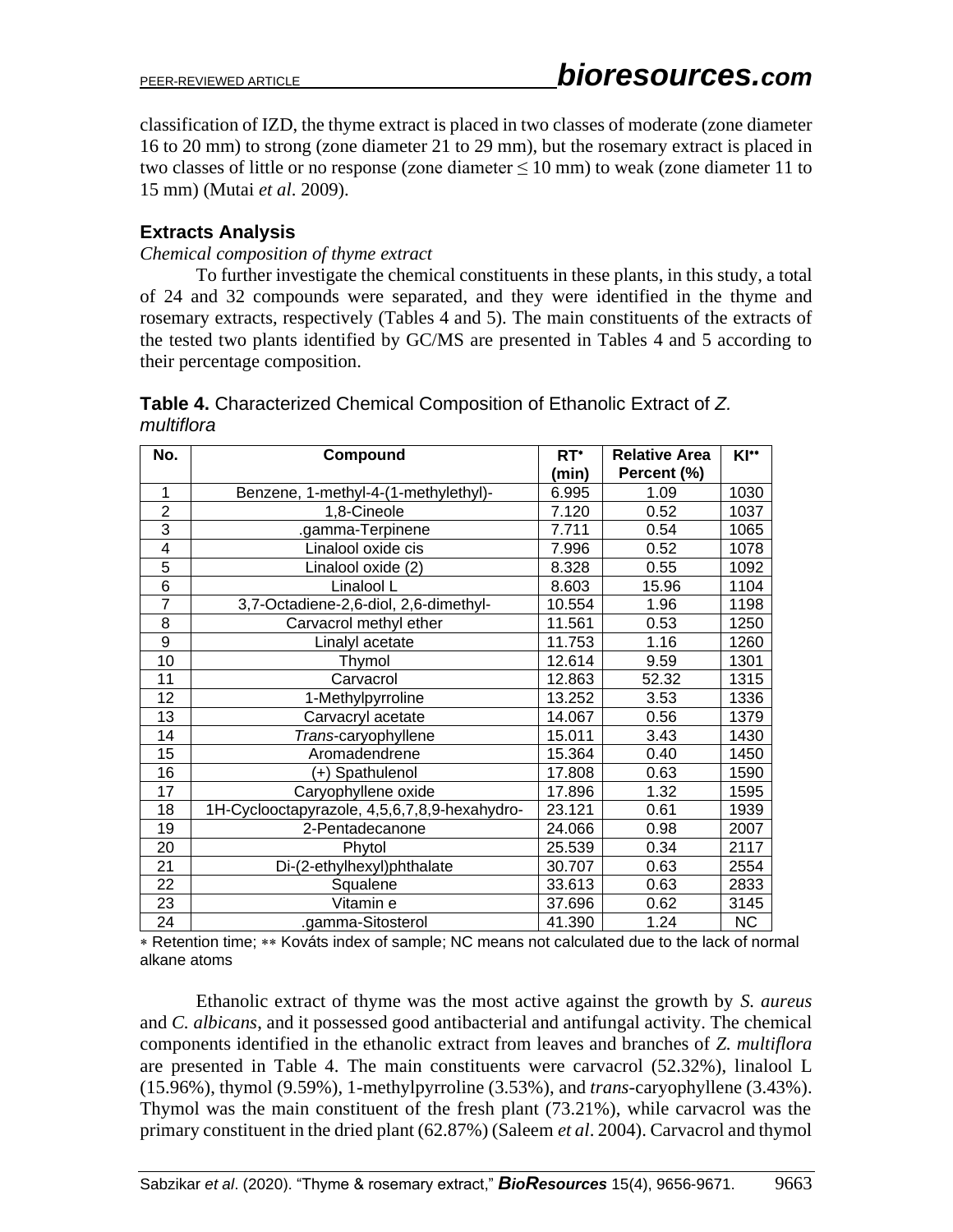are well-known anti-fungal agents in the essential oil of *Z. multiflora* with significant amounts (Baser 2008; Shokri *et al*. 2011, 2012; Abbaszadeh *et al*. 2014). It was concluded that several factors, such as geographical variation, cultivar differences, stage of plant growth, preparation, and extraction process, may not affect only the quantitative properties of the essential oil composition but additionally influence its qualitative ones (Ali *et al*. 1999a, 1999b). The aromadendrene was found in a low content (0.40%) (Dezaki *et al.* 2016). Phytol with minor and trace concentration was found (0.34%) (Martínez-Pérez *et al*. 2007).

#### *Chemical composition of rosemary extract*

Ethanolic extract of rosemary at different concentrations did not exhibit acceptable antifungal and antibacterial effects against *C. albicans* and *S. aureus*, and it also possessed little to weak antimicrobial activity. The chemical components identified in the ethanolic extract from leaves and branches of *R. officinalis* are presented in Table 5.

The main constituents were β-amyrone (18.00%), verbenone (8.00%), 1,8-cineole  $(7.26\%)$ , camphor  $(6.09\%)$ , 3,8,9-trimethoxy-6H-dibenzo[b,d]pyran-6-one  $(6.63\%)$ , bornyl acetate (6.01%), *trans*-caryophyllene (4.86%), and borneol L (3.24%) (Pintore *et al*. 2001; Genena *et al*. 2008; Senanayake 2013; Karakaya *et al*. 2014; Jan *et al*. 2017).

The (23S)-ethylcholest-5-en-3.beta.-ol was found in a low content (0.53%). Pinocamphone (0.44%), also known as 3-pinanone, belongs to the class of organic compounds and as bicyclic monoterpenoids, was found with trace concentration (0.34%) (Jan *et al*. 2017; Kulak 2019).

| <i><u><b>OIIICINAIS</b></u></i> |              |                 |                                     |        |  |  |
|---------------------------------|--------------|-----------------|-------------------------------------|--------|--|--|
| No.                             | Compound     | $RT^*$<br>(min) | <b>Relative Area</b><br>Percent (%) | $KI^*$ |  |  |
|                                 | β-Myrcene    | 6.274           | 0.85                                | NC.    |  |  |
| 2                               | 1,8-Cineole  | 7.119           | 7.26                                | 1037   |  |  |
| 3                               | Linalool L   | 8.577           | 0.88                                | 1103   |  |  |
| 4                               | Camphor      | 9.537           | 6.09                                | 1152   |  |  |
| 5                               | Pinocamphone | 9.875           | 0.44                                | 1167   |  |  |

6 Borneol L 10.009 3.24 1174 7 Α-Terpineol 10.534 0.66 1197 8 Verbenone 10.902 8.00 1216 9 Bornyl acetate 12.401 6.01 1291 10 **Trans-caryophyllene** 15.006 4.86 1430 11 | A-Humulene | 15.624 | 0.76 | 1464

**Table 5.** Characterized Chemical Composition of Ethanolic Extract of *R. officinalis*

\* Retention time; \*\* Kováts index of sample; NC means not calculated due to the lack of normal alkane atoms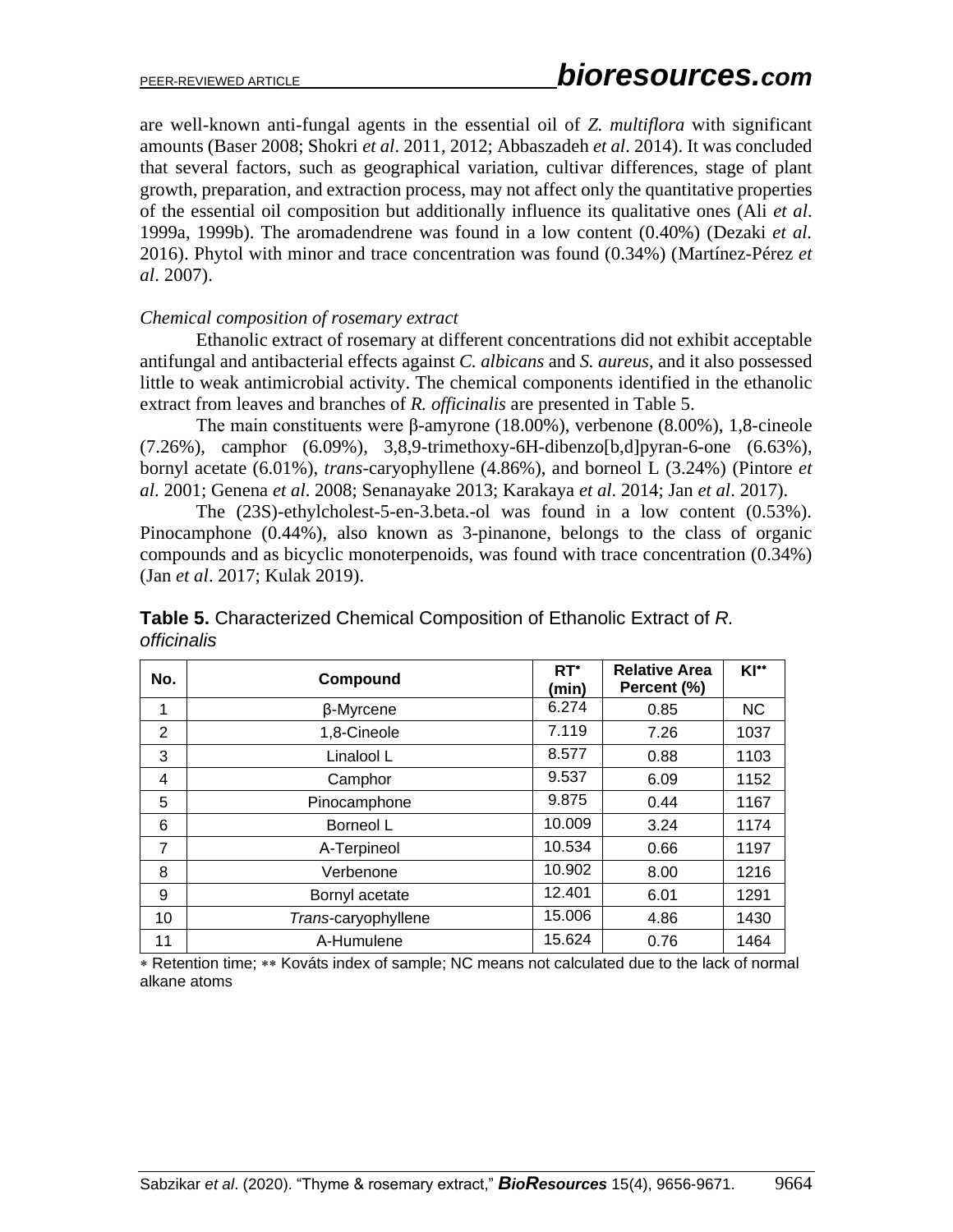| <b>Table 5.</b> Characterized Chemical Composition of Ethanolic Extract of R. |  |
|-------------------------------------------------------------------------------|--|
| <i>officinalis</i> (Continued)                                                |  |

| No. | Compound                                                                                              | $RT^*$<br>(min) | <b>Relative Area</b><br>Percent (%) | KI**      |
|-----|-------------------------------------------------------------------------------------------------------|-----------------|-------------------------------------|-----------|
| 12  | β-elemene                                                                                             | 19.126          | 0.92                                | 1672      |
| 13  | Neophytadiene                                                                                         | 21.725          | 0.61                                | 1842      |
| 14  | n-Hexadecanoic acid                                                                                   | 23.567          | 2.61                                | 1971      |
| 15  | Methyl heptadecyl ketone                                                                              | 24.066          | 1.23                                | 2007      |
| 16  | Phytol                                                                                                | 25.539          | 1.97                                | 2117      |
| 17  | Linoleic acid                                                                                         | 25.959          | 2.76                                | 2151      |
| 18  | 9,12-Octadecadienoic acid (Z,Z)-                                                                      | 26.224          | 1.38                                | 2171      |
| 19  | (+)-5-Methyl-6(S)-(3-methyl-2-<br>butenyl)tetrahydroimidazo[4,5,1-<br>jk][1,4]benzodiazepin-2(1H)-one | 27.365          | 1.39                                | 2264      |
| 20  | 2,2'(1H,1'H)-Spirobi-s-indacene, ethanone<br>deriv.                                                   | 28.263          | 0.68                                | 2338      |
| 21  | Ferruginol                                                                                            | 28.362          | 1.00                                | 2347      |
| 22  | 1,2-Dicyano-1-(1,2-dimethyl-3-indolyl)-2-<br>(1,2,4,5-tetramethyl-3-pyrrolyl)ethane                   | 28.528          | 0.74                                | 2361      |
| 23  | Pyrido[2,3-b]indole                                                                                   | 28.896          | 2.93                                | 2392      |
| 24  | Benzo[c]coumarine, 3,4,8-trimethoxy-                                                                  | 29.161          | 1.86                                | 2415      |
| 25  | 4-Hydroxy-3,3',4-trimethoxystilbene                                                                   | 29.306          | 2.53                                | 2428      |
| 26  | 3,8,9-Trimethoxy-6H-dibenzo[b,d]pyran-6-one                                                           | 30.235          | 6.63                                | 2510      |
| 27  | Cyproheptadine                                                                                        | 30.515          | 0.64                                | 2536      |
| 28  | Squalene                                                                                              | 33.613          | 1.05                                | 2833      |
| 29  | $D, \alpha$ .-Tocopherol                                                                              | 37.701          | 1.16                                | 3145      |
| 30  | (23S)-Ethylcholest-5-en-3-β-ol                                                                        | 41.422          | 0.53                                | <b>NC</b> |
| 31  | β-Amyrone                                                                                             | 41.608          | 18.00                               | <b>NC</b> |
| 32  | Handianol                                                                                             | 43.455          | 0.66                                | <b>NC</b> |

\* Retention time; \*\* Kováts index of sample; NC means not calculated due to the lack of normal alkane atoms

Based on the previous reports, the biological activities, including antioxidant and antimicrobial activities of rosemary, are related to the non-nutrient secondary metabolites of the plant such as the phenolic diterpenes, carnosol, carnosic acid, methyl carnosate, rosmanol, epirosmanol, and phenolic acids such as ferulic, rosmarinic, and chlorogenic and caffeic acids (Chen *et al*. 1996; Cuvelier *et al*. 1996; Frankel *et al*. 1996b; Richheimer *et al*. 1996; Huang *et al*. 1997; Campo *et al*. 2000; Wellwood and Cole 2004; Peñuelas and Munné-Bosch 2005; Moreno *et al*. 2006).

The thyme oil antifungal effects against *Coniophora puteana* and *Aspergillus niger* was also confirmed by Jones *et al*. (2011). Bahmani and Schmidt (2018) after impregnation of *Fagus orientalis* and *Pinus taeda* wood with lavender, lemongrass, and thyme oils confirmed that these oils could ensure efficient protection against *A. niger*, *Penicillium commune*, *C. puteana*, *Trametes versicolor*, and *Chaetomium globosum*.

Voda *et al*. (2003) using the agar dilution method showed that the anise, basil, cumin, oregano, and thyme oils have had high antifungal effects against brown-rot fungus *C. puteana* and white-rot fungus *T. versicolor*. They also concluded that thymol, carvacrol,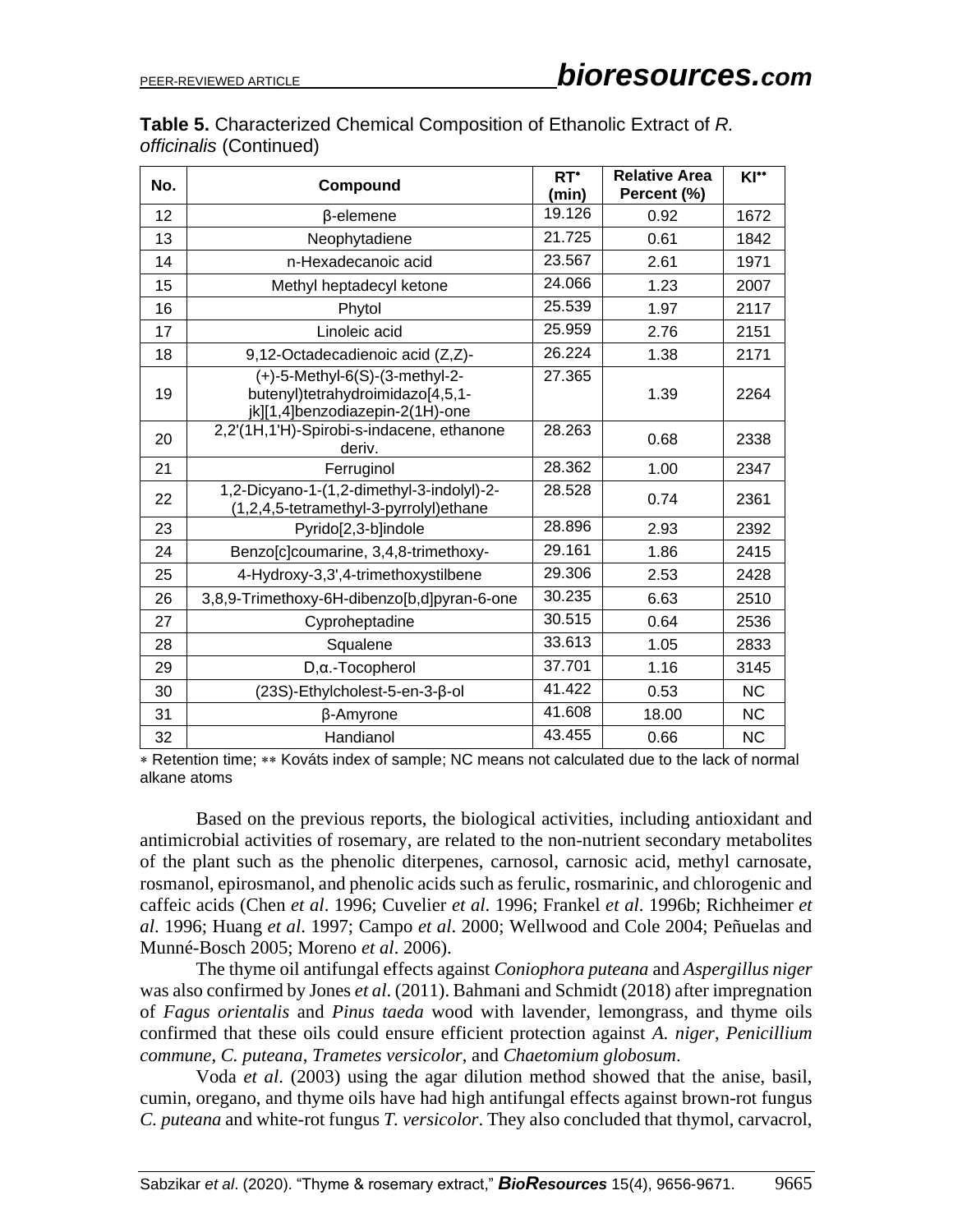*trans*-anethole, methyl chavicol, and cuminaldehyde were the most effective compounds in inhibiting the growth of both fungi.

Additionally, Reinprecht *et al*. (2019) in their studies on five different essential oils (basil, cinnamon, clove, oregano, and thyme), found that the highest antifungal activity against brown-rot fungus *Serpula lacrymans* and the white-rot fungus *T. versicolor* was shown for basil oil (containing mainly linalool), and the lowest was noted for clove oil (containing mainly eugenol).

The antifungal effectiveness and stability of beech wood treated with 10% solutions of ten different essential oils (birch, clove, lavender, oregano, sweet flag, savory, sage, tea tree, thyme, and a mixture of eucalypt, lavender, lemon, sage, and thyme oils) against brown-rot fungus *C. puteana* and white-rot fungus *T. versicolor* were examined by Pánek *et al*. (2014). They showed that after a complex accelerated ageing procedure the most effective against *C. puteana* were clove, oregano, sweet flag, and thyme oils that contain phenol compounds such as carvacol, eugenol, thymol, and cis-isoasarol trimethylether.

According to the previous studies and findings of researchers, the authors found that the thyme ethanolic (obtained by 96% ethanol) extract containing the mentioned compounds with a concentration of 40% and probably the rosemary ethanolic extract with low concentration can have potential effects on wood protection as a benign environmentfriendly preservative.

## **CONCLUSIONS**

In this study, the inhibitory effect of ethanolic extracts of thyme and rosemary on fungus and bacteria was tested.

- 1. According to the fungal inhibition results, *Zataria multiflora* extract had a higher antibacterial and antifungal effects than rosemary extract.
- 2. *Z. multiflora* at 30% and 40% concentrations showed the highest effect on the growth of bacteria *S. aureus* and at 40% concentration showed the highest effect on the growth of fungus *C. albicans*.
- 3. According to the classification of IZD, the thyme extract is placed in two classes of moderate to strong, but the rosemary extract is placed in two classes of little or no response to weak.
- 4. The thyme ethanolic (obtained by 96% ethanol) extract with a concentration of 40% can have potential effect on wood protection as a benign environment-friendly preservative.

### **ACKNOWLEDGMENTS**

The authors are grateful for the support of the Department of Wood Science and Paper Technology and the Department of Horticulture, Karaj Branch, Islamic Azad University.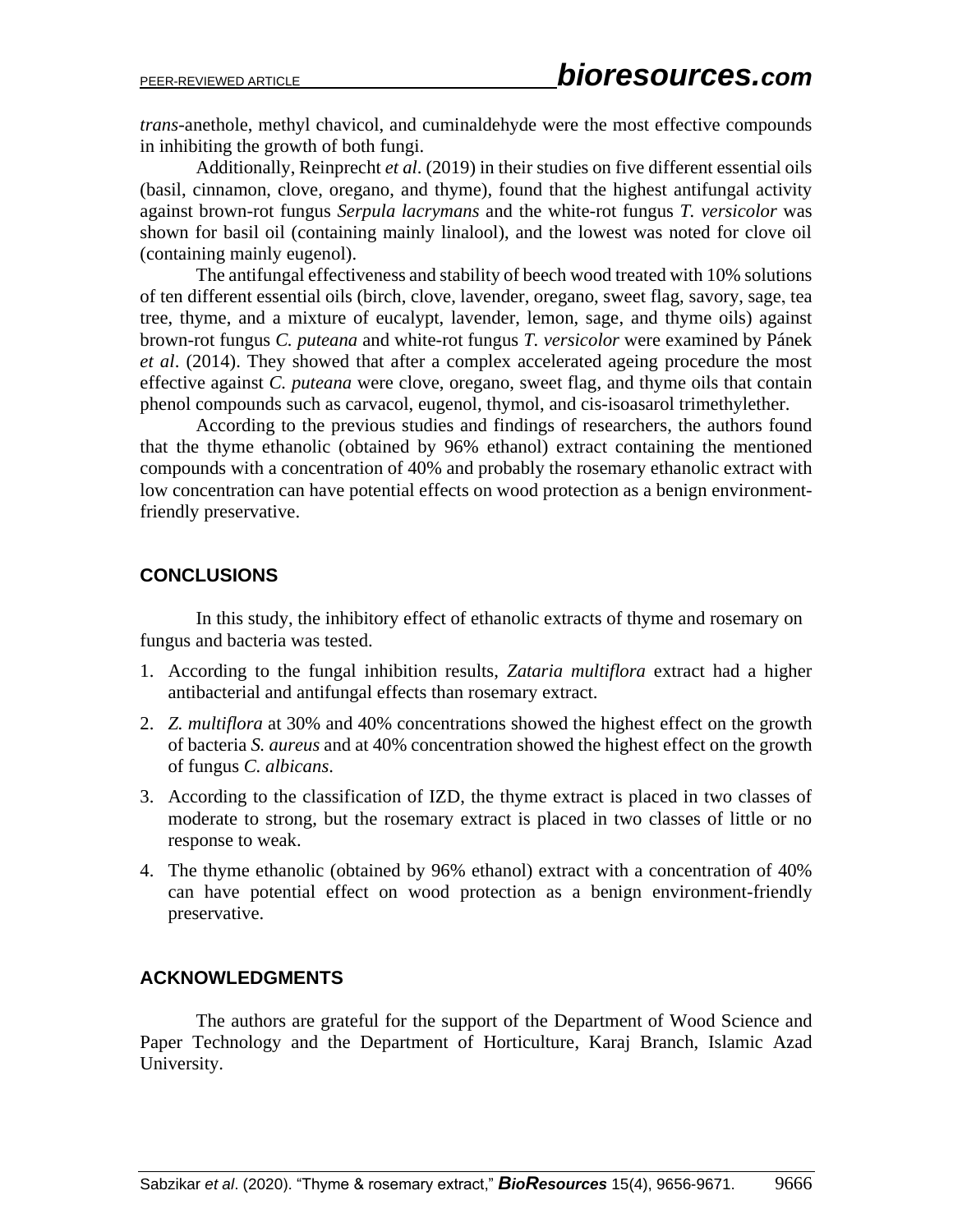## **REFERENCES CITED**

Abbaszadeh, S., Sharifzadeh, A., Shokri, H., Khosravi, A. R., and Abbaszadeh, A. (2014). "Antifungal efficacy of thymol, carvacrol, eugenol and menthol as alternative agents to control the growth of food-relevant fungi," *J. Mycol. Med.* 24(2), e51-e56. DOI: 10.1016/j.mycmed.2014.01.063

Abdulaziz, S. M., Shaswary, I. A., and Muhammad, A. A. (2015). "*In vitro* antifungal activity of essential oils from local plants against fluconazole-resistant oral *Candida albicans* isolates," *Zanco J. Med. Sci.* 19(2), 965-971. DOI: 10.15218/zjms.2015.0018

Adams, R. P. (1995). *Identification of Essential Oil Components by Gas Chromatography/Mass Spectrometry*, Allured Publishing Co., Carol Stream, IL, USA.

Adams, R. P. (2001). *Identification of Essential Oil Components by Gas Chromatography/Quadrupole Mass Spectroscopy*, 3 rd Edition, Allured Publishing Corp., Carol Stream, IL, USA.

- Ali, M. S., Saleem, M., Akhtar, F., Jahangir, M., Parvez, M., and Ahmad, V. U. (1999b). "Three p-cymene derivatives from *Zataria multiflora*," *Phytochem.* 52(4), 685-688. DOI: 10.1016/S0031-9422(99)00259-9
- Ali, M. S., Saleem, M., Ali, Z., and Ahmad, V. U. (2000). "Chemistry of *Zataria multiflora* (Lamiaceae)," *Phytochem.* 55(8), 933-936. DOI: 10.1016/s0031- 9422(00)00249-1
- Ali, M. S., Saleem, M., and Ahmad, V. U. (1999a). "Zatatriol: A new aromatic constituent from *Zataria multiflora*," *Z. Naturforsch. C. J. Biosci.* 54(6), 807-810. DOI: 10.1515/znb-1999-0616
- Atti-Santos, A. C., Rossato, M., Pauletti, G. F., Rato, L. D., Rech, J. C., Pansera, M. R., Agostini, F., Serafini, L. A., and Moyne, P. (2005). "Physico-chemical evaluation of *Rosmarinus officinalis* L. essential oils," *Braz. Arc. Biol. Technol.* 48(6), 1035-1039. DOI: 10.1590/S1516-89132005000800020
- Azizkhani, M., and Tooryan, F. (2015). "Antioxidant and antimicrobial activities of rosemary extract, mint extract and a mixture of tocopherols in beef sausage during storage at 4C," *J. Food Saf.* 35(1), 128-136. DOI: 10.1111/jfs.12166
- Babaie, M., Yassa, N., Mohammadirad, A., Khorasani, R., and Abdollahi, M. (2007). "On the anti oxidative stress potential of *Zataria multiflora* Boiss (Avishan-e Shirazi) in rats," *Int. J. Pharmacol.* 3(6), 510-514. DOI: 10.3923/ijp.2007.510.514
- Bachheti, R. K., Joshi, A., and Singh, A. (2011). "Oil content variation and antimicrobial activity of eucalyptus leaves oils of three different species of Dehradun, Uttarakhand, India," *Int. J. ChemTech. Res.* 3(2), 625-628.
- Bahmani, M., and Schmidt, O. (2018). "Plant essential oils for environment-friendly protection of wood objects against fungi," *Maderas-Cienc. Tecnol.* 20(3), 325-332. DOI: 10.4067/S0718-221X2018005003301
- Balouiri, M., Sadiki, M., and Koraichi Ibnsouda, S. (2016). "Methods for *in vitro* evaluating antimicrobial activity: A review," *J. Pharm. Anal.* 6(2), 71-79. DOI: 10.1016/j.jpha.2015.11.005
- Baser, K. H. C. (2008). "Biological and pharmacological activities of carvacrol and carvacrol bearing essential oils," *Curr. Pharm. Des.* 14(29), 3106-3120. DOI: 10.2174/138161208786404227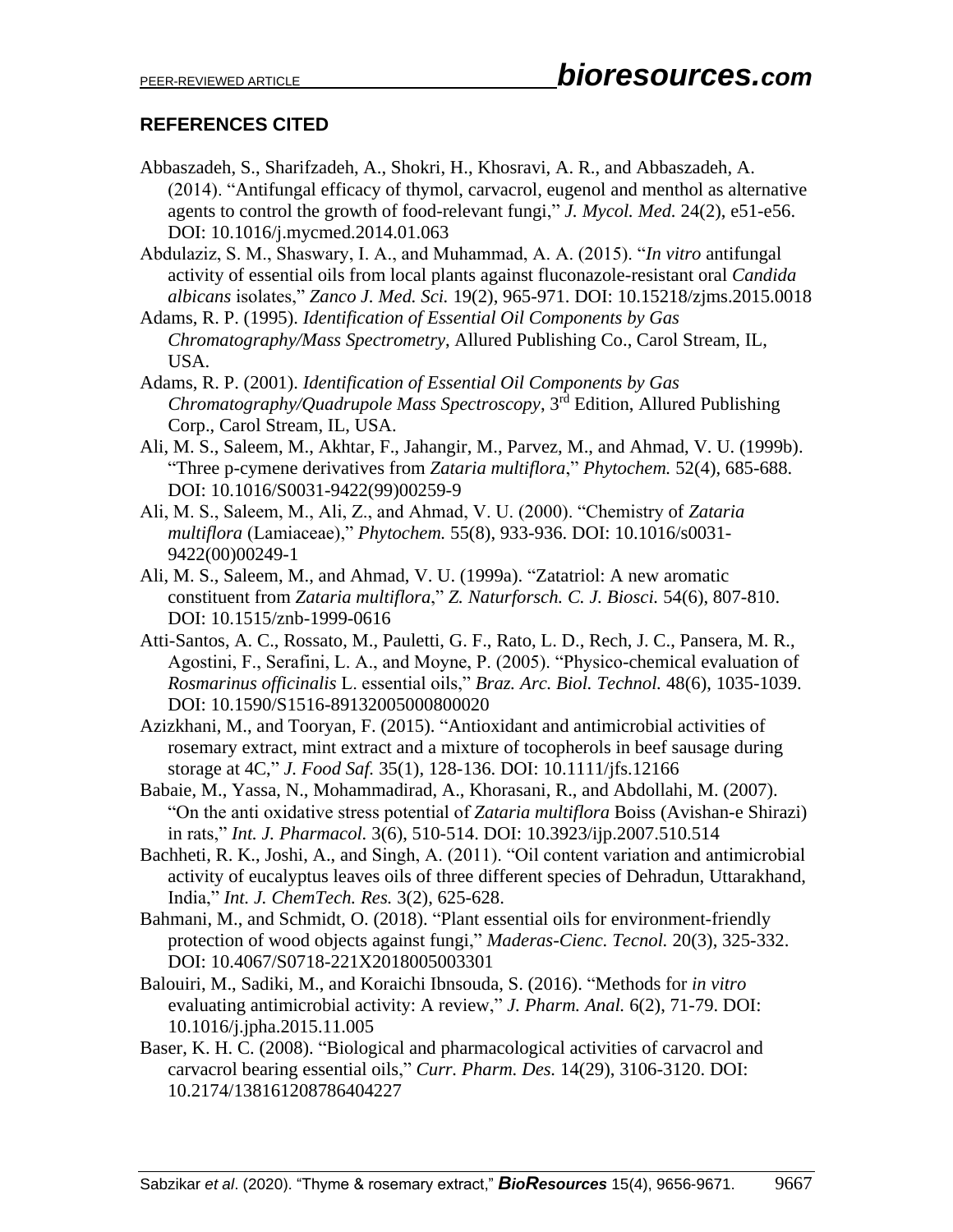- Bidaki, M. Z., Arab, M., Khazaei, M., Afkar, E., and Zardast, M. (2015). "Anti-bacterial effect of *Zataria multiflora* Boiss. Essential oil on eight gastrointestinal pathogenic species," *Horizon Med. Sci.* 21(3), 155-161. [DOI: 10.18869/acadpub.hms.21.3.155](http://dx.doi.org/10.18869/acadpub.hms.21.3.155)
- Bineshian, F., Bakhshandeh, N., Taherian, K., and Nazari, H. (2018). "GC-MS analysis of anti-*Candida* and antioxidant activities of hydroalcoholic leaf extract of *Chaerophyllum macropodum*," *Jundishapur J. Nat. Pharm. Prod.* 13(4), Article ID e13207. DOI: 10.5812/jjnpp.13207
- Campo, J. D., Amiot, M. J., and Nguyen-The, C. (2000). "Antimicrobial effect of rosemary extracts," *J. Food Prot.* 63(10), 1659-1368. DOI: 10.4315/0362-028x-63.10.1359
- Chen, S. S., Ostric-Matijasevic, B., Hsieh, O. A. L., and Huang, C. L. (1996). "Natural antioxidants from rosemary and sage," *J. Food Sci.* 42(4), 1102-1104. DOI: 10.1111/j.1365-2621.1977.tb12676.x
- Cuvelier, M. E., Richard, H., and Berset, C. (1996). "Antioxidative activity and phenolic composition of pilot-plant and commercial extracts of sage and rosemary," *J. Am. Oil. Chem. Soc.* 73(5), 645-652. DOI: 10.1007/BF02518121
- Dezaki, E., Mahmoudvand, H., Sharififar, F., Fallahi, S., Monzote, L., and Ezatkhah, F. (2016). "Chemical composition along with anti-leishmanial and cytotoxic activity of *Zataria multiflora*," *Pharm. Biol.* 54(5), 752-758. DOI: 10.3109/13880209.2015.1079223
- Fazeli, M. R., Amin, G., Attari, M. M. A., Ashtiani, H., Jamalifar, H., and Samadi, N. (2007). "Antimicrobial activity of Iranian sumac and Avishan-e shirazi (*Zataria multiflora*) against some food-borne bacteria," *Food Control* 18(6), 646-649. DOI: 10.1016/j.foodcont.2006.03.002
- Fazlara, A., Najafzadeh, H., and Lak, E. (2008). "The potential application of plant essential oils as natural preservatives against *Escherichia coli* O157:H7," *Pak. J. Biol. Sci.* 11(17), 2054-2061. DOI: 10.3923/pjbs.2008.2054.2061
- Frankel, E. N., Huang, S., Prior, E., and Aeshbach, R. (1996a). "Evolution of antioxidant activity of rosemary extracts, carnosol and carnosolic acid in bulk vegetable oils and fish oil and their emulsion," *J. Sci. Food Agric.* 72(2), 201-208. DOI: 10.1002/(SICI)1097-0010(199610)72:2<201::AID-JSFA632>3.0.CO;2-Q
- Frankel, E. N., Huang, S. W., Aeschbach, R., and Prior, E. (1996b). "Antioxidant activity of a rosemary extract and its constituents, carnosic acid, carnosol, and rosmarinic acid, in bulk oil and oil-in-water emulsion," *J. Agric. Food Chem.* 44(1), 131-135. DOI: 10.1021/jf950374p
- Gandomi, H., Misaghi, A., Akhondzadeh Basti, A., Bokaei, S., Khosravi, A., Abbasifar, A., and Javan, A. J. (2009). "Effect of *Zataria multiflora* Boiss. essential oil on growth and aflatoxin formation by *Aspergillus flavus* in culture media and cheese," *Food Chem. Toxicol.* 47(10), 2397-400. DOI: 10.1016/j.fct.2009.05.024
- Genena, A. K., Hense, H., Smânia Junior, A., and De Souza, S. M. (2008). "Rosemary (*Rosmarinus officinalis*) – A study of the composition, antioxidant and antimicrobial activities of extracts obtained with supercritical carbon dioxide," *Ciênc. Tecnol. Aliment.* 28(2), 463-469. DOI: 10.1590/S0101-20612008000200030
- Goudarzi, M., Sattari, M., Najar Piraieh, S., Goudarzi, G., and Bigdeli, M. (2006). "Antimicrobial effects of aqueous and alcoholic extracts of thyme on enterohmorrhagic *Escherichia coli*," *Yafte* 8(3), 63-69.
- Hashemi, M., Ehsani, A., Jazani, N. H., Aliakbarlu, J., and Mahmoudi, R. (2013). "Chemical composition and *in vitro* antibacterial activity of essential oil and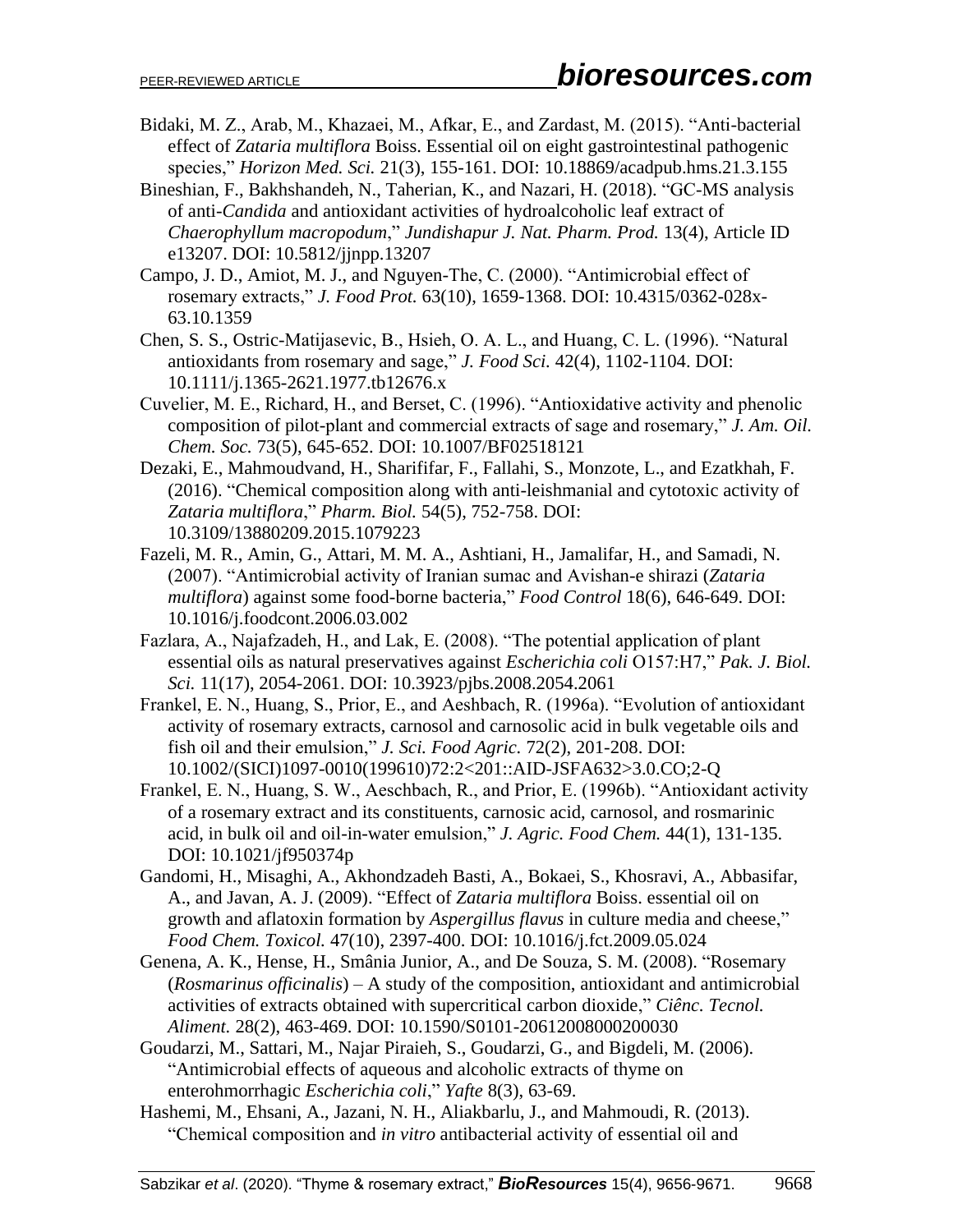methanol extract of *Echinophora platyloba* D. C against some of food-borne pathogenic bacteria," *Vet. Res. Forum* 4(2), 123-127.

- Huang, S. W., Frankel, E. N., Aeschbach, R., and German, J. B. (1997). "Partition of selected antioxidants in corn oil-water model systems," *J. Agric. Food Chem.* 45(6), 1991-1994. DOI: 10.1021/jf9701695
- Jan, A. K., Khan, N. M., Rehman, N., Rauf, A., Farooq, U., Khan, A., and Khan, H. (2017). "Chemical composition and biological profile of essential oil of *Rosmarinus officinalis* L.," *Sci. Technol. Develop.* 36(1), 1-5. DOI: 10.3923/std.2017.1.5
- Jones, D., Howard, N., and Suttie, E. (2011). "The potential of propolis and other naturally occurring products for preventing biological decay," in: *Proceedings of the 42nd Annual Meeting of the International Research Group on Wood Protection*, Queenstown, New Zealand.
- Joulain, D., and König, W. A. (1988). *The Atlas of Spectral Data of Sesquiterpene Hydrocarbons*, E. B. Verlag, Harburg, Germany.
- Kadariya, J., Smith, T. C., and Thapaliya, D. (2014). "*Staphylococcus aureus* and staphylococcal food-borne disease: An ongoing challenge in public health," *Biomed. Res. Int.* 2014, Article ID 827965. DOI: 10.1155/2014/827965
- Karakaya, S., El, S. N., Karagozlu, N., Sahin, S., Sumnu, G., and Bayramoglu, B. (2014). "Microwave-assisted hydrodistillation of essential oil from rosemary," *J. Food Sci. Technol.* 51(6), 1056-1065. DOI: 10.1007/s13197-011-0610-y
- Kováts, E. (1958). "Characterization of organic compounds by gas chromatography. Part 1. Retention indices of aliphatic halides, alcohols, aldehydes and ketones," *Helv. Chim. Acta.* 41(7), 1915-1932. DOI: 10.1002/hlca.19580410703
- Kulak, M. (2019). "A time-course study on essential oil of rosemary (*Rosmarinus officinalis*) under drought stress," *Adıyaman Univ. J. Sci.* 9(1), 165-189.
- Lowy, F. D. (1998). "Medical progress: *Staphylococcus aureus* infection," *The New England J. Med.* 339(8), 520-532. DOI: 10.1056/NEJM199808203390806
- Martínez-Pérez, Y., Quijano-Celís, C. E., and Pino, J. A. (2007). "Volatile constituents of Cuban thyme oil (*Thymus vulgaris* L.)," *J. Essent. Oil Bear. Plants* 10(3), 179-183. DOI: 10.1080/0972060X.2007.10643539
- Matsuzaki, Y., Tsujisawa, T., Nishihara, T., Nakamura, M., and Kakinoki, Y. (2013). "Antifungal activity of chemotype essential oils from rosemary against *Candida albicans*," *Open J. Stomatol.* 3(2), 176-182. DOI: 10.4236/ojst.2013.32031
- Mirheydar, H. (2001). *Herbal Information: Usage of Plants in Prevention and Treatment of Disease*, Islamic Culture Press Center, Tehran, Iran.
- Misaghi, A., and Basti, A. A. (2007). "Effects of *Zataria multiflora* Boiss. essential oil and nisin on *Bacillus cereus* ATCC 11778," *Food Control* 18(9), 1043-1049. DOI: 10.1016/j.foodcont.2006.06.010
- Moreno, S., Scheyer, T., Romano, C. S., and Vojnov, A. A. (2006). "Antioxidant and antimicrobial activities of rosemary extracts linked to their polyphenol composition," *Free Radic. Res.* 40(2), 223-231. DOI: 10.1080/10715760500473834
- Mutai, C., Bii, C., Vagias, C., Abatis, D., and Roussis, V. (2009). "Antimicrobial activity of *Acacia mellifera* extracts and lupine triterpenes," *J. Ethnopharmacol.* 123(1), 143- 148. DOI: 10.1016/j.jep.2009.02.007
- Pánek, M., Reinprecht, L., and Hulla, M. (2014). "Ten essential oils for beech wood protection efficacy against wood-destroying fungi and moulds, and effect on wood discoloration," *BioResources* 9(3), 5588-5603. DOI: 10.15376/biores.9.3.5588-5603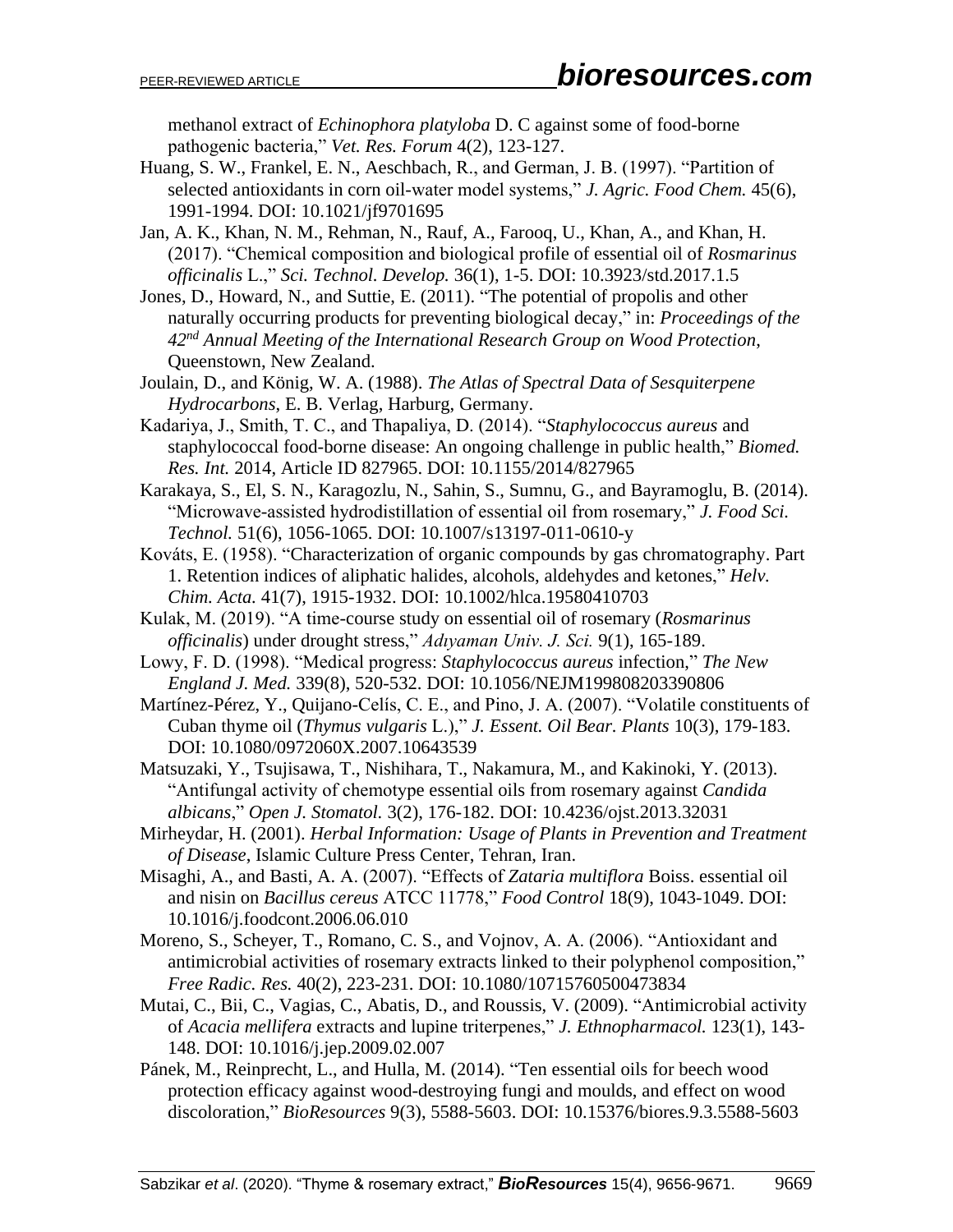- Peñuelas, J., and Munné-Bosch, S. (2005). "Isoprenoids: An evolutionary pool for photoprotection," *Trends Plant Sci.* 10(4), 166-169. DOI: 10.1016/j.tplants.2005.02.005
- Pintore, G., Usai, M., Bradesi, P., Juliano, C., Boatto, G., Tomi, F., Chessa, M., Cerri, R., and Casanova, J. (2001). "Chemical composition and antimicrobial activity of *Rosmarinus officinalis* L. oils from Sardinia and Corsica," *Flavour Fragr. J.* 17(1), 15-19. DOI: 10.1002/ffj.1022
- Raeisi, M., Bidkorpeh, F. G., Hashemi, M., Tepe, B., Moghaddam, Z., Mohammadi, M. A., and Noori, S. M. A. (2019). "Chemical composition and antibacterial and antioxidant properties of essential oils of *Zataria multiflora*, *Artemisia deracunculus* and *Mentha piperita*," *Med. Lab. J.* 13(2), 1-7. DOI: 10.29252/mlj.13.2.1
- Ramezani, M., Hosseinzadeh, H., and Samizadeh, S. (2004). "Antinociceptive effects of *Zataria multiflora* Boiss fractions in mice," *J. Ethnopharmacol.* 91(1), 167-170. DOI: 10.1016/j.jep.2003.12.016
- Rathi, B. S., Bodhankar, S. L., and Baheti, A. M. (2006). "Evaluation of aqueous leaves extract of *Moringa oleifera* Linn for wound healing in albino rats," *Indian J. Exp. Biol.* 44(11), 898-901.
- Reinprecht, L., Pop, D.-M., Vidholdová, Z., and Timar, M. C. (2019). "Anti-decay potential of five essential oils against the wood-decaying fungi *Serpula lacrymans* and *Trametes versicolor*," *Acta Fac. Xylol. Zvolen Res Publica Slovaca* 61(2), 63-72. DOI: 10.17423/afx.2019.61.2.06
- Richheimer, S. L., Bernart, M. W., King, G. A., Kent, M. C., and Bailey, D. T. (1996). "Antioxidant activity of lipid-soluble phenolic diterpenes from rosemary," *J. Am. Oil Chem. Soc.* 73(4), 507-514. DOI: 10.1007/BF02523927
- Sadeghi-Nejad, B., Fariba, S., Somayeh, G., Mastaneh, A., and Majid, Z. (2010). "Antifungal activity of *Satureja khuzestanica* (Jamzad) leaves extracts," *Jundishapur J. Microbiol.* 3(1), 36-40.
- Saei-Dehkordi, S. S., Tajik, H., Moradi, M., and Khalighi-Sigaroodi, F. (2010). "Chemical composition of essential oils in *Zataria multiflora* Boiss. from different parts of Iran and their radical scavenging and antimicrobial activity," *Food Chem. Toxicol.* 48(6), 1562-1567. DOI: 10.1016/j.fct.2010.03.025
- [Sajed,](https://www.sciencedirect.com/science/article/abs/pii/S0378874112008525#!) H., [Sahebkar,](https://www.sciencedirect.com/science/article/abs/pii/S0378874112008525#!) A., and [Iranshahi,](https://www.sciencedirect.com/science/article/abs/pii/S0378874112008525#!) M. (2013). "*Zataria multiflora* Boiss. (Shirazi thyme)—An ancient condiment with modern pharmaceutical uses," *[J.](https://www.sciencedirect.com/science/journal/03788741)  [Ethnopharmacol.](https://www.sciencedirect.com/science/journal/03788741)* 143(3), 686-698. DOI: 10.1016/j.jep.2012.12.018
- Saleem, M., Nazli, R., Afza, N., Sami, A., and Ali, M. S. (2004). "Biological significance of essential oil of *Zataria multiflora* Boiss," *Nat. Prod. Res.* 18(6), 493-497. DOI: 10.1080/14786410310001608064
- Senanayake, S. P. J. N. (2013). "Rosemary and green tea extracts as natural antioxidants: Chemistry, technology, and applications," in: *Lipid oxidation: Challenges in food systems*, A. Logan, U. Nienabar, and X. Pan (eds.), AOCS Press, Urbana, IL, USA, pp. 439-456.
- Shafiee, A., and Javidnia, K. (1997). "Composition of essential oil of *Zataria multiflora*," *Planta Medica* 63(4), 371-372. DOI: 10.1055/s-2006-957707
- Shokri, H., Asadi, F., Bahonar, A., and Khosravi, A. R. (2006). "The role of *Zataria multiflora* essence (Iranian herb) on innate immunity of animal model," *Iranian J. Immunol.* 3(4), 164-168.